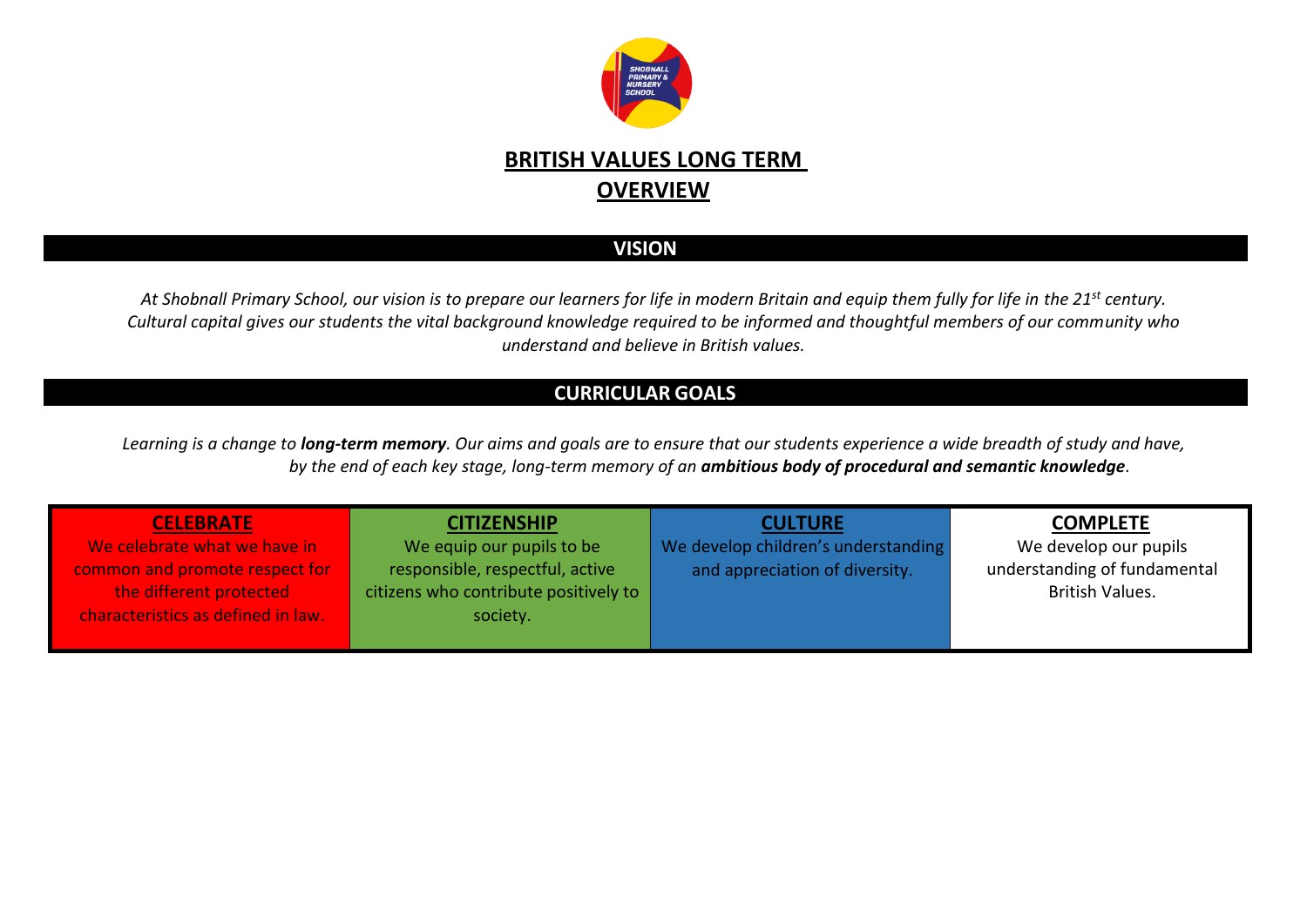|             |                                                                                                                                                                                                                            | <b>BREADTH OF STUDY</b>                                                                                                                                                                                              |                                                                                                                                                                                                                                                                                                                     |                                                                                                                                                                                                                                                                                                                                                                                                                                                                                                                                                                                                                                   |
|-------------|----------------------------------------------------------------------------------------------------------------------------------------------------------------------------------------------------------------------------|----------------------------------------------------------------------------------------------------------------------------------------------------------------------------------------------------------------------|---------------------------------------------------------------------------------------------------------------------------------------------------------------------------------------------------------------------------------------------------------------------------------------------------------------------|-----------------------------------------------------------------------------------------------------------------------------------------------------------------------------------------------------------------------------------------------------------------------------------------------------------------------------------------------------------------------------------------------------------------------------------------------------------------------------------------------------------------------------------------------------------------------------------------------------------------------------------|
| <b>EYFS</b> | <b>The Rule of Law</b><br>-Classroom rules and routines<br>are promoted.<br>-Children are aware if the                                                                                                                     | <b>Democracy</b><br>- Jigsaw PSHE, children<br>taking turns.<br>- Children to vote on group                                                                                                                          | <b>Individual Liberty</b><br>- Children choose which<br>leaning areas to access<br>throughout the school day.                                                                                                                                                                                                       | <b>Mutual Respect</b><br>- Children encouraged to<br>take turns, listen and value<br>the opinions of others.                                                                                                                                                                                                                                                                                                                                                                                                                                                                                                                      |
|             | consequences. E.g. Tidying<br>up, hands up when you<br>want to speak.<br>-Children to be clear what<br>the boundaries are.<br>-Children to be aware of the<br>school rules and how to<br>follow them to keep them<br>safe. | decisions. E.g. Which<br>story to read.<br>- Children to vote for a<br>school council member,<br>Eco Warrior, Anti bullying<br>ambassadors.<br>- School council member to<br>attend<br>school<br>council<br>meeting. | - Children are expected to<br>share personal experiences<br>with their class (star of the<br>week).<br>- Children<br>have<br>the<br>opportunity to take risks-<br>outdoor area and<br>during<br>physical exercise.<br>- Children have the right<br>to express their opinions<br>and feelings during circle<br>time. | -Children's home experiences<br>are discussed as a class.<br>- Children to learn about<br>celebrations across<br>different faiths and<br>religions. E.g. Diwali and<br>Christmas.<br>- Children to learn about the<br>similarities and differences<br>between themselves and<br>others. This is encouraged<br>through the use of the role play<br>areas and language used e.g.<br>firefighters not fireman.<br>- Challenging stereotypes<br>through resources. Such as,<br>gender and cultural and racial<br>stereotyping through the role<br>play area and stories.<br>Children to become familiar<br>with the Queen of England. |
| <b>NEWS</b> | What's in the news?                                                                                                                                                                                                        | Classes will look at current news articles each week and make links to British Values.                                                                                                                               |                                                                                                                                                                                                                                                                                                                     |                                                                                                                                                                                                                                                                                                                                                                                                                                                                                                                                                                                                                                   |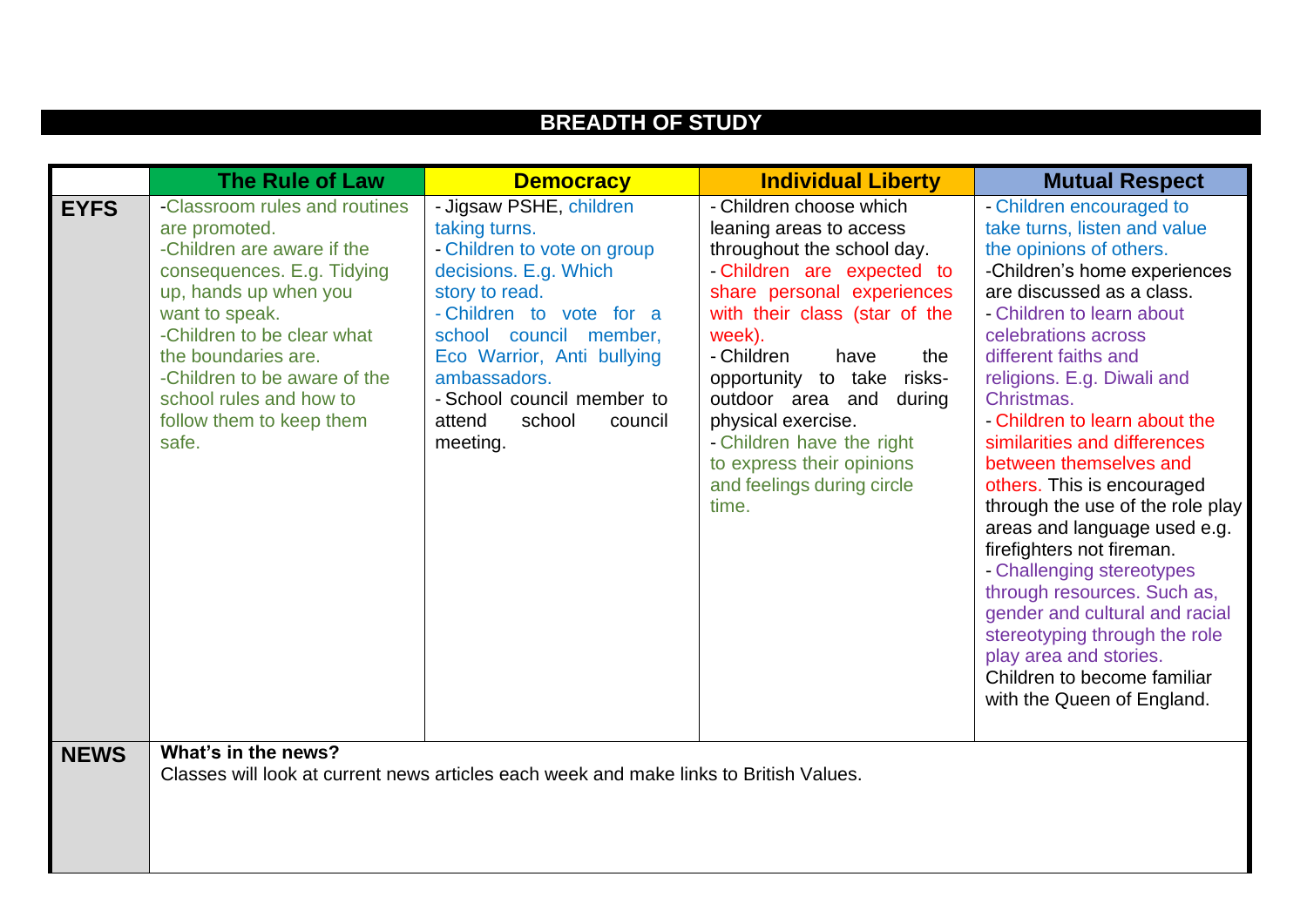| <b>YEAR</b><br>1/2 | -School rules are<br>consistently reinforced with<br>use of the class charter.<br>-Rewards and consequences<br>for following the classroom<br>rules. E.g.<br>Team points and stamps. | - Jigsaw PSHE,<br>children<br>taking turns.<br>- Children to vote for a<br>school council member,<br>Eco Warrior, Anti bullying<br>ambassadors.<br>- To understand who makes the<br>rules. | - Children to identify what their<br>own responsibilities are at<br>home and at school. E.g.<br>reading diaries, making their<br>beds at home.<br>- Children have the right to<br>choose their school lunch. | -Valuing the opinions of<br>others through circle time.<br>- To understand what<br>respect is and how to show<br>respect. E.g. towards<br>teachers, parents and<br>each other.<br>-To understand the values of<br>Christianity and the fact that<br>Christians believe in God.<br>-Appreciate that praying helps<br>a Muslim in everyday life. |
|--------------------|--------------------------------------------------------------------------------------------------------------------------------------------------------------------------------------|--------------------------------------------------------------------------------------------------------------------------------------------------------------------------------------------|--------------------------------------------------------------------------------------------------------------------------------------------------------------------------------------------------------------|------------------------------------------------------------------------------------------------------------------------------------------------------------------------------------------------------------------------------------------------------------------------------------------------------------------------------------------------|
|--------------------|--------------------------------------------------------------------------------------------------------------------------------------------------------------------------------------|--------------------------------------------------------------------------------------------------------------------------------------------------------------------------------------------|--------------------------------------------------------------------------------------------------------------------------------------------------------------------------------------------------------------|------------------------------------------------------------------------------------------------------------------------------------------------------------------------------------------------------------------------------------------------------------------------------------------------------------------------------------------------|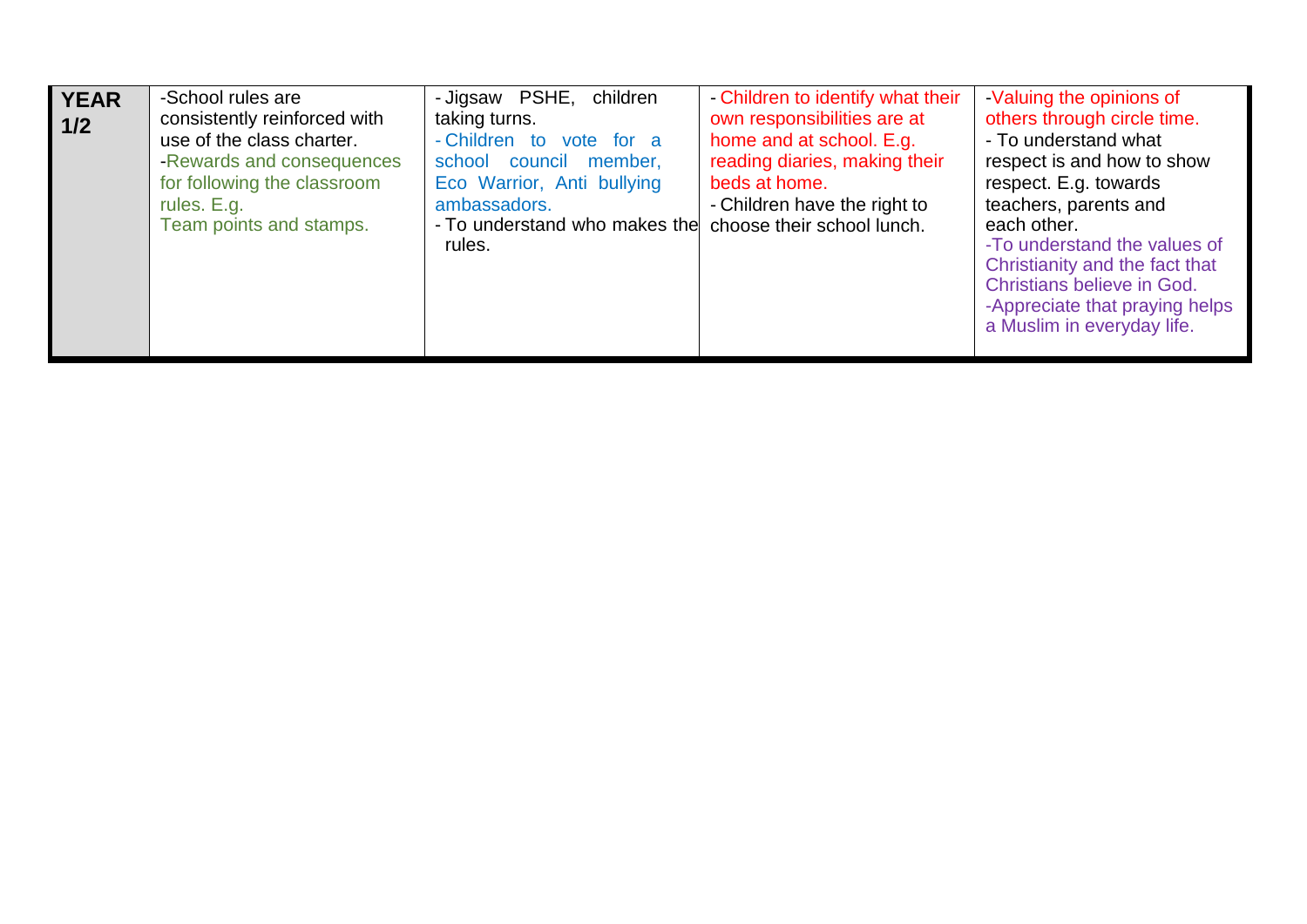|                    | - Beginning to learn about<br>the rules in Britain- Is this<br>right or wrong? Roleplay<br>stories to demonstrate this.                                                                                                                                                                                                | rules in Britain and how they<br>are elected.<br>-Children to become familiar<br>with who the Prime Minister is<br>and their role within the<br>country.                                                                 | - To explore what freedom<br>means and that we have a<br>choice.<br>- Children to explore how we<br>are kept safe in school. E.g.<br>ID and fire drill, lock down<br>procedures.                                                                                                                                                                                     | -What does respect look like?<br>Role play with different<br>scenarios.<br>- Children to understand the<br>importance of the Royal family<br>in England.                                                                                                                                                                                                                                                                         |
|--------------------|------------------------------------------------------------------------------------------------------------------------------------------------------------------------------------------------------------------------------------------------------------------------------------------------------------------------|--------------------------------------------------------------------------------------------------------------------------------------------------------------------------------------------------------------------------|----------------------------------------------------------------------------------------------------------------------------------------------------------------------------------------------------------------------------------------------------------------------------------------------------------------------------------------------------------------------|----------------------------------------------------------------------------------------------------------------------------------------------------------------------------------------------------------------------------------------------------------------------------------------------------------------------------------------------------------------------------------------------------------------------------------|
| <b>NEWS</b>        | What's in the news?<br>Classes will look at current news articles each week and make links to British Values.                                                                                                                                                                                                          |                                                                                                                                                                                                                          |                                                                                                                                                                                                                                                                                                                                                                      |                                                                                                                                                                                                                                                                                                                                                                                                                                  |
| <b>YEAR</b><br>3/4 | -School rules are constantly<br>reinforced with use of the<br>class charter.<br>-Rewards and consequences<br>for following the classroom<br>rules. E.g. Team points and<br>stamps.<br>-Children to explore the<br>purpose of laws in school,<br>home and in Britain. Children<br>to investigate who makes the<br>laws? | - Children to vote for a<br>school council member,<br>Eco Warrior, Anti bullying<br>ambassadors.<br>-Children to understand the<br>term democracy and to identify<br>the main party leaders and<br>what their roles are. | -If we have freedom, does<br>this mean we can do<br>anything we want? Rules at<br>school and at home.<br>- Children to realise that their<br>own behaviour affects others.<br>E.g. trying to get someone to<br>do something you want them to<br>do.<br>-Discrimination-<br><b>Introduction Use examples</b><br>of equal opportunities for<br>everyone in sports etc. | -Children to learn-how<br>can respect be earned?<br>-Children to share<br>experiences of when they<br>have observed<br>respect/disrespect.<br>-Children<br>to<br>have<br>the<br>opportunity to<br>share<br>their<br>cultural beliefs with their class.<br>-Children to compare<br>Britain's monarchy to that<br>of other countries.<br>-To explore Sikhism and<br>their values.<br>- To learn about Buddhism<br>and forgiveness. |
| <b>NEWS</b>        | What's in the news?                                                                                                                                                                                                                                                                                                    | Classes will look at current news articles each week and make links to British Values.                                                                                                                                   |                                                                                                                                                                                                                                                                                                                                                                      |                                                                                                                                                                                                                                                                                                                                                                                                                                  |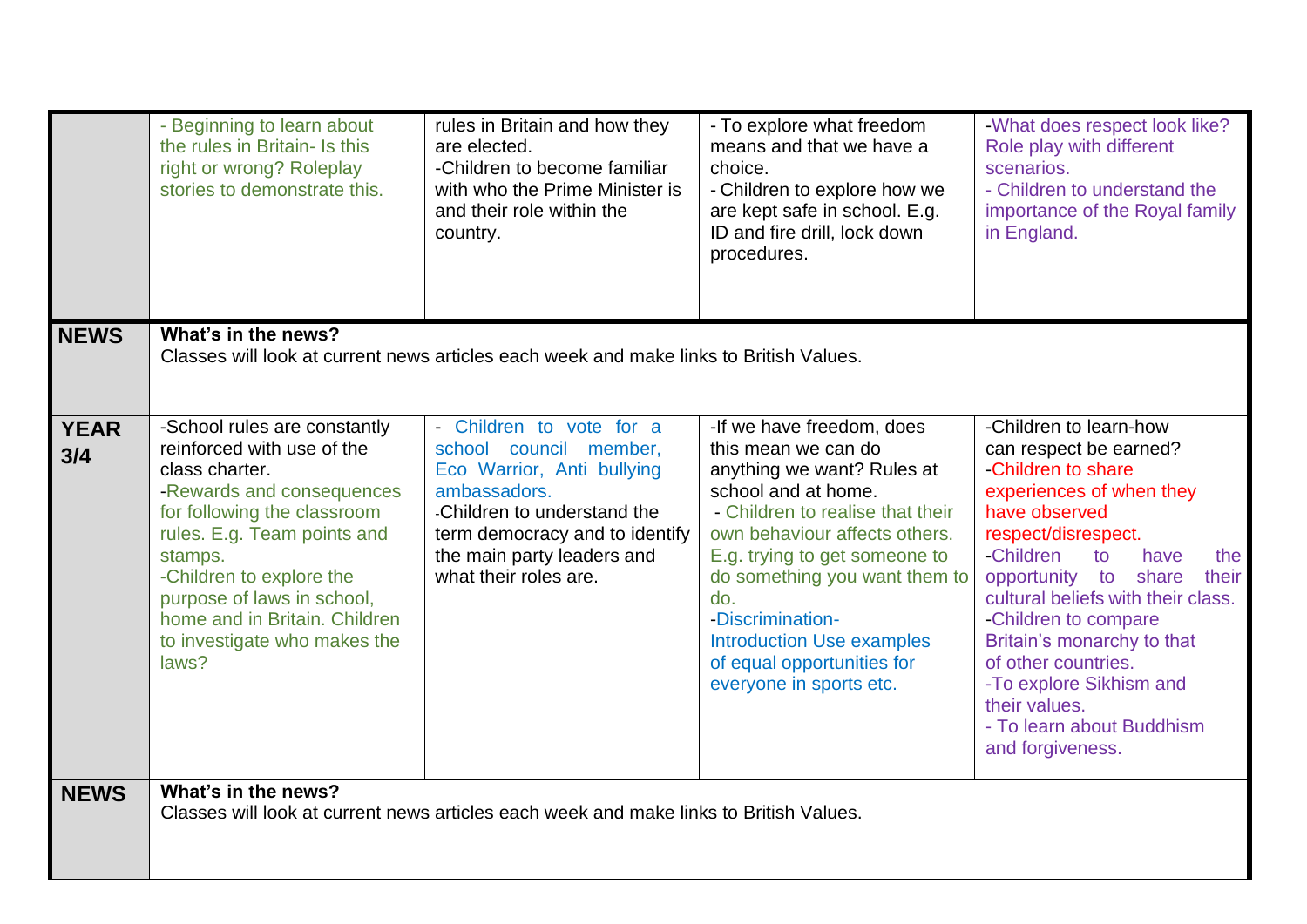| <b>YEAR</b><br>5/6 | -Children to identify the laws of<br>England and understand the<br>consequences.<br>-Children to recognise the<br>difference between right and<br>wrong and apply this in their<br>own lives respecting the<br>criminal law of England. | -Children understanding<br>the voting system in the<br>UK.<br>Is it necessary to vote? Legal<br>age to vote is 18<br>-Debates- Is it right that<br>children have to wait until they<br>are 18 to vote?<br>-Children to understand the<br>purpose of the House of<br>Lords<br>and the House of Commons. | -Children to take<br>responsibility for active<br>playground, assembly duty<br>and team point collection.<br>-Making comparisons with life<br>today and our education<br>system to other countries.<br>-What do the government do<br>to keep us safe?<br>-WW Adolf Hitler and the Jews-<br>Discrimination against a<br>religion. | -What does modern Britain<br>look like today compared to 20<br>years ago? Explore the<br>different nationalities and<br>religions living in the UK today.<br>-Explore positive and<br>negative attitudes towards<br>our multicultural society-<br>Racism.<br>- Children to share and listen<br>to cultural experiences in a |
|--------------------|-----------------------------------------------------------------------------------------------------------------------------------------------------------------------------------------------------------------------------------------|--------------------------------------------------------------------------------------------------------------------------------------------------------------------------------------------------------------------------------------------------------------------------------------------------------|----------------------------------------------------------------------------------------------------------------------------------------------------------------------------------------------------------------------------------------------------------------------------------------------------------------------------------|-----------------------------------------------------------------------------------------------------------------------------------------------------------------------------------------------------------------------------------------------------------------------------------------------------------------------------|
| <b>NEWS</b>        | What's in the news?                                                                                                                                                                                                                     | Classes will look at current news articles each week and make links to British Values.                                                                                                                                                                                                                 |                                                                                                                                                                                                                                                                                                                                  |                                                                                                                                                                                                                                                                                                                             |